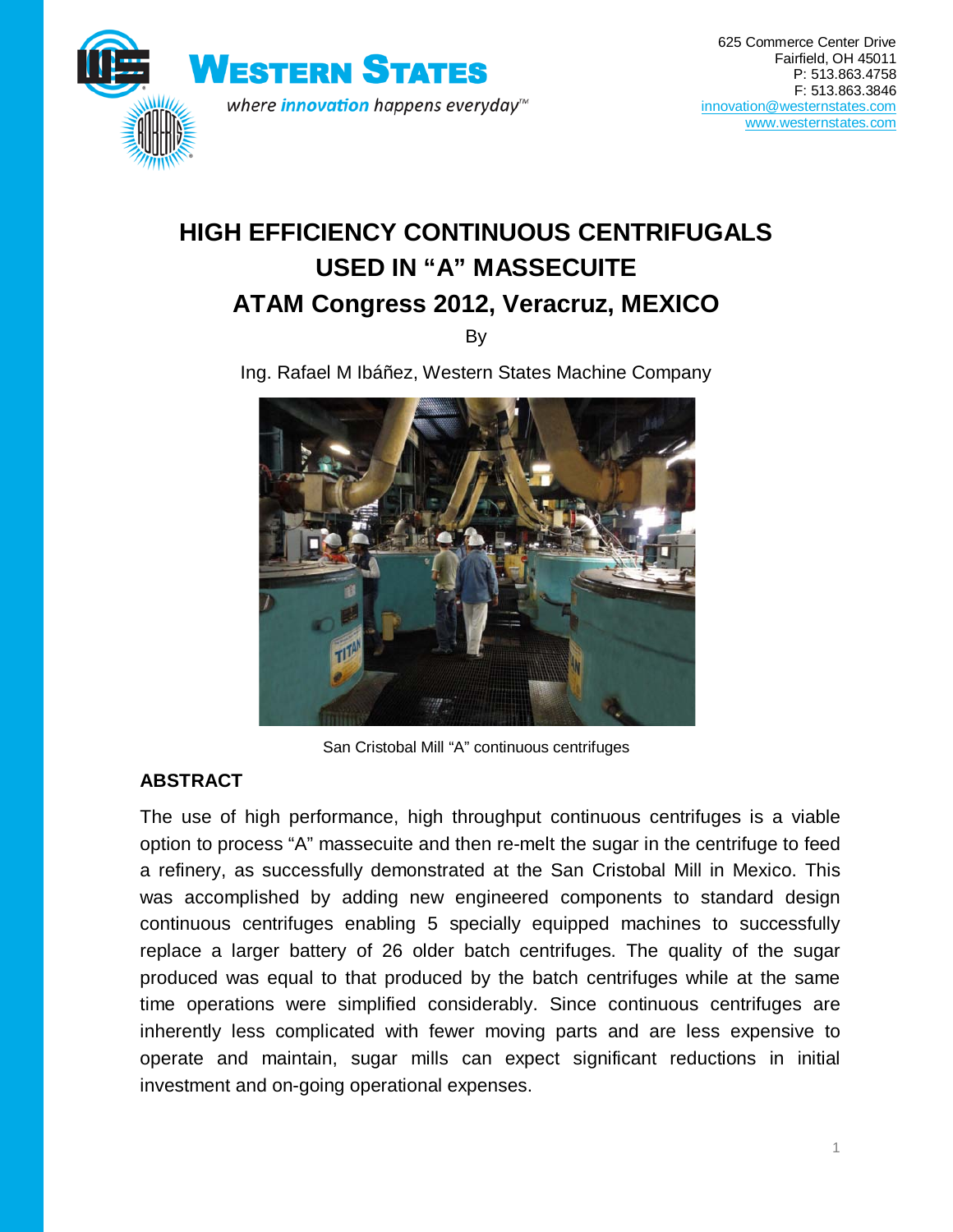

### **INTRODUCTION**

The San Cristobal Mill in Veracruz, Mexico, driven by the need to reduce operating expenses and simplify operations, approved a project in 2010 to replace26 old batch centrifuges that were processing "A" massecuite\*. The management of San Cristobal decided to take a step forward by designing an innovative system to employ continuous centrifuges to feed its refinery with "A" sugar re-melt. The mill and the refinery are located adjacent to one another allowing the re-melt sugar to be gravity fed by pipe from the mill to the refinery without any affination step required. San Cristobal's management, after evaluating all major centrifuge manufacturers, selected The Western States Machine Company to supply 6 midsize Titan 1300 continuous centrifuges (5 in operation and 1 in stand-by). The project required a minimum throughput process capacity of 200 MT/Hour of "A" massecuite under very strict process conditions as listed in Table 1.Western States provided a written guarantee that each Titan 1300wouldprocessa minimum of 40 MT/Hour of "A" massecuite

\* Note: The option to modernize instead of replace the older batch centrifuges was considered, however in this case due to their age and condition it was found not to be economically attractive.

#### **PERFORMANCE REQUIREMENTS AND PROCESS CONDITIONS**

In order for the project to be considered successful, San Cristobal established performance parameters from the beginning. Table 1 below contains the performance criteria mandated as well as the process conditions established for the project.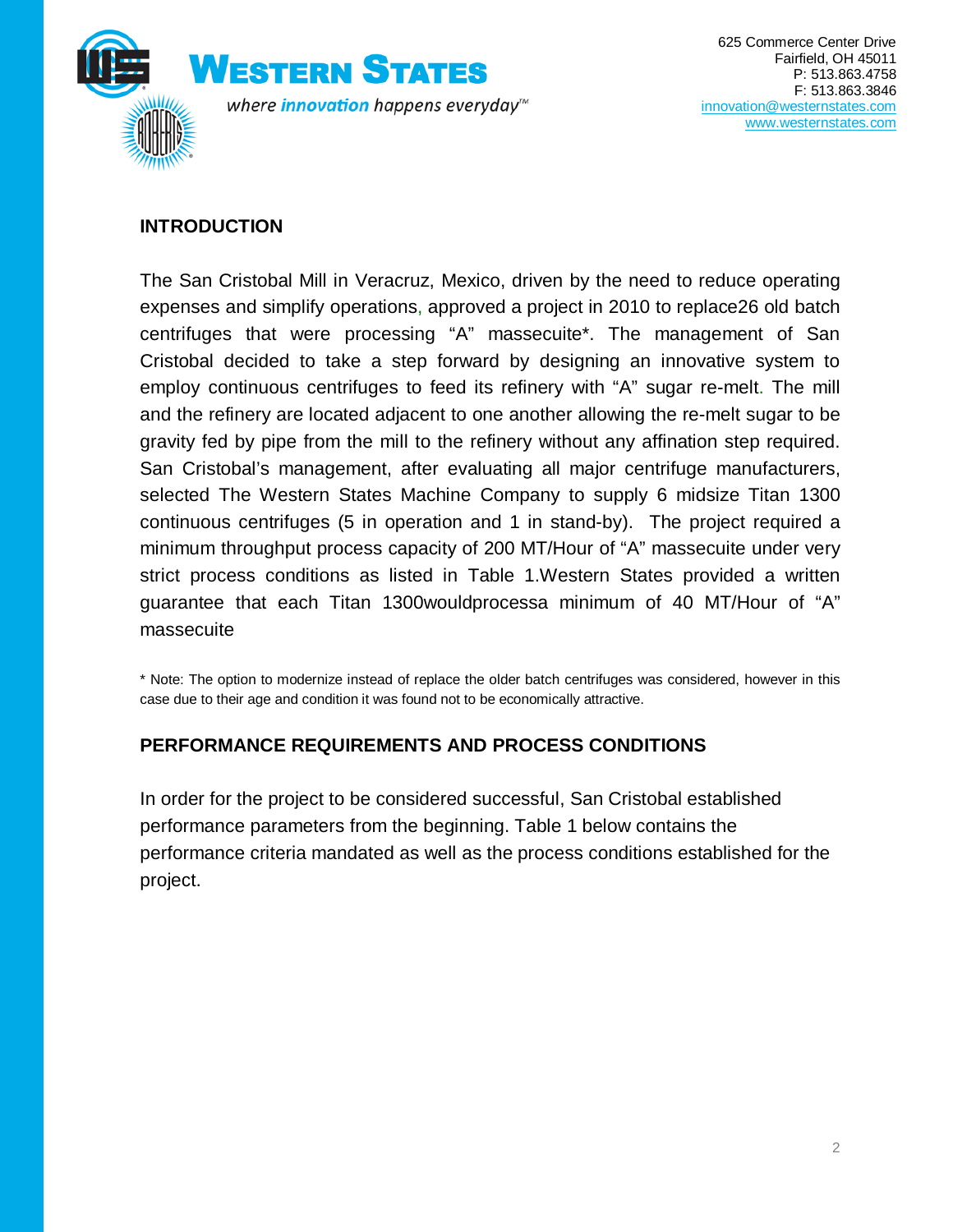

#### **TABLE1. Performance parameters and process conditions**

| <b>Performance Parameters</b>           |                            |
|-----------------------------------------|----------------------------|
| Minimum capacity for battery:           | 200MT/Hour("A" massecuite) |
| Minimum capacity per Titan 1300 CC      | 40 MT/Hour("A" massecuite) |
| Minimum sugar purity                    | 99.0                       |
| Maximum sugar color                     | <b>ICUMSA 600</b>          |
| Minimum brix of "A" sugar re-melt       | 65                         |
| <b>Process conditions of massecuite</b> |                            |
| <b>Brix</b>                             | 91-92                      |
| Purity                                  | 88-89                      |
| Temperature                             | 54-56 degrees C            |

## **CONTINUOUS CENTRIFUGE CONFIGURATIONS**

Western States mechanical design is used interchangeably for "A", "B" or "C" massecuite configurations (see Figures 1-4) without a need for a special "A" basket design. All configurations have options for re-melt (wet) discharge and molasses separation (see Figure 1). The key component is the high performance, one-piece solid cast basket design capable of processing 40-60 MT/Hour of "A" massecuite (sugar of maximum ICUMSA 600 color). The high throughput basket with maximum open area of 7.26% and deep wall molasses channels provides the fastest separation and most efficient design in the industry. These features enabled each centrifuge to meet the operating parameters required for this project. The feed and drive systems remain basically the same except for the addition of a Variable Frequency Drive. However, filter screens have different open areas according to the type of massecuite to be processed.

Additional components engineered for "A" sugar re-melt include the following:

• A new re-melt curb design incorporates a stainless steel shelf to increase the retention time of the sugar and enhance the mixing process (see Figure 1).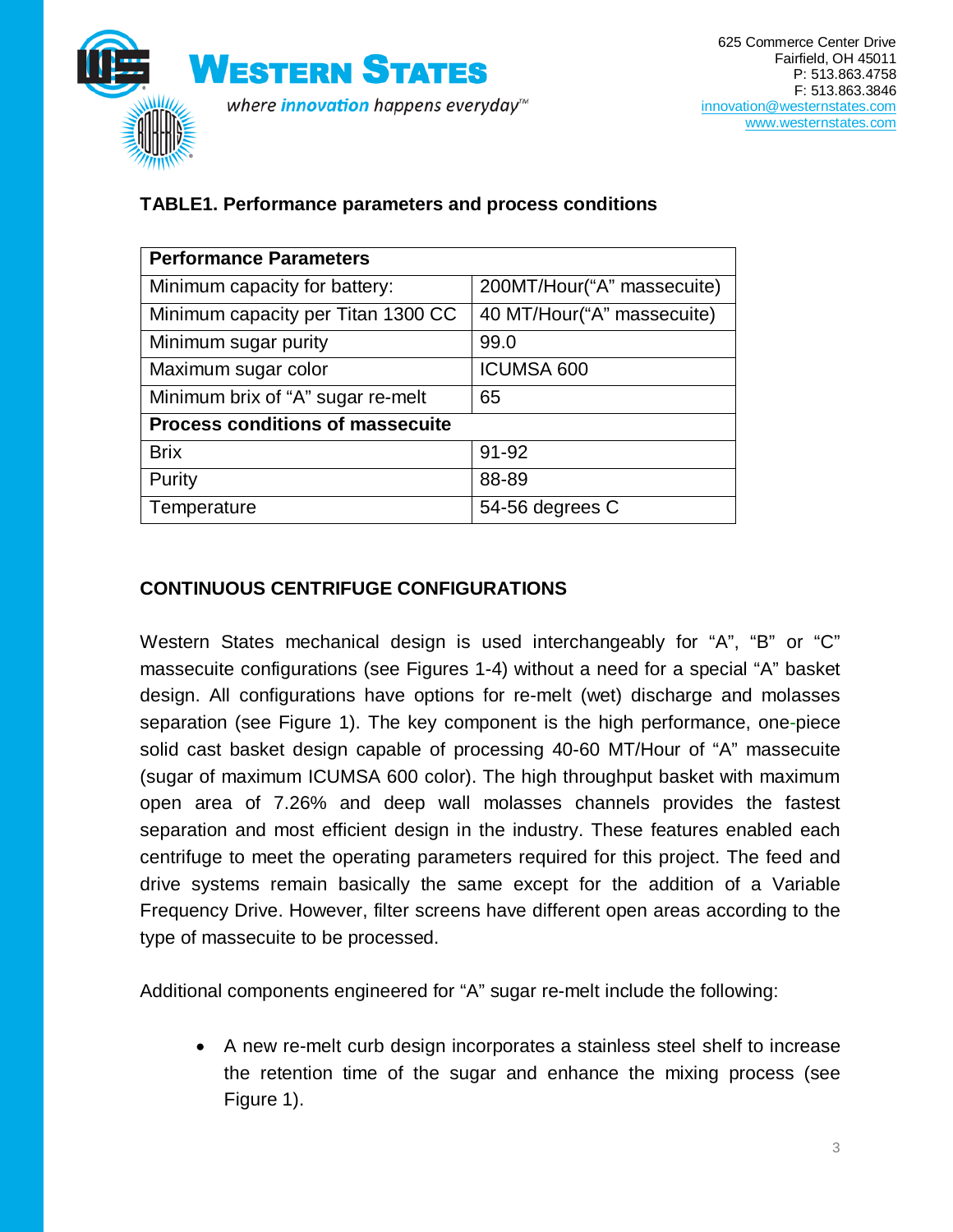

- A specially designed spray ring for "A" sugar re-melt is incorporated into the curb design (see Figure 1).
- The location of the special modular design, high-temperature water and steam control panel allows easy access and control by the operator (see Figure 2).
- Additional basket water and steam piping are incorporated to improve sugar wall wash (see Figure 3).
- Special instrumentation includes: sensors to monitor temperature, pressure and vibration, water and steam pressure regulators, filters, flow meters and proportioning valves. These valves respond to the motor load amperage to control the amount of re-melt and rod water.
- A Variable Frequency Drive is used to adjust basket rotational speed to compensate for differences in massecuite quality and process conditions.
- A control cabinet with state of the art PLC and touch screen HMI simplifies the operation and reduces manpower (see Figure 5).
- The control system incorporates automatic and manual modes with built-in diagnostics and alarms.
- The option for remote communications module and integration with plant control systems is available.

In Western States' experience, sugar obtained from continuous centrifuges is comparable in quality to sugar obtained from batch centrifuges, except for additional crystal breakage and higher moisture content. Since the moisture content measured to date has always been in excess of 0.9 %, it is always advisable to calculate and evaluate the additional drying capacity and energy cost involved in preparation of "A" sugar for final packaging.

#### **RESULTS OBTAINED IN 2011/2012**

The data gathered (Table 2 below) during the first campaign of operation met San Cristobal Management's expectations. Results confirm that it is possible to obtain "A" sugar "re-melt" with the color, brix and purity specified with good molasses exhaustion. During the initial learning process, many adjustments and improvements were identified and incorporated, as one would expect from implementing a new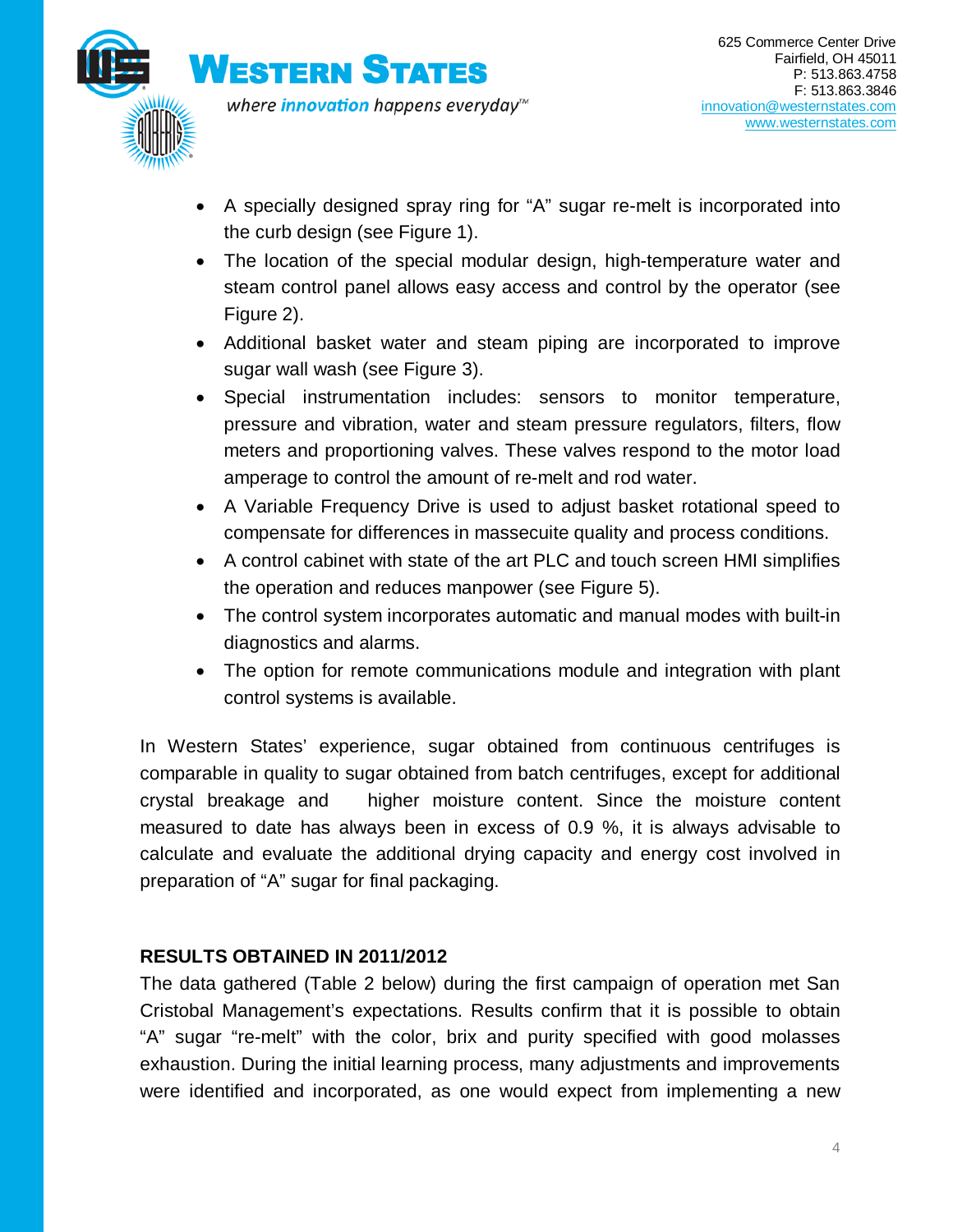

process. Changes were made to ensure a smooth flow of re-melt sugar to the refinery and to have an adequate supply of filtered process water within the temperature range specified. Due to these adjustments, projections for the forthcoming 2012/2013 campaign are expected to exceed last year's results.

#### **TABLE 2. "A" sugar battery data from 2011/2012 campaign**

- Maximum sugar color: 600 ICUMSA
- Minimum sugar purity: 99.0
- Brix, mixed rich and poor molasses: 75-76
- Purity, mixed molasses: 75-76
- Minimum brix of "A" sugar re-melt: 65
- Titan 1300 measured capacity at 50 % motor load amperage: 39 MT/Hour of massecuite
	- Note 1: Tests were made at 55 % and 60 % of motor load amperage; however it was decided to stay at 50 % to duplicate results obtained.
	- Note 2: Capacity with maximum sugar color of ICUMSA 600 is expected to exceed 50 MT/Hour at higher motor load percentages
	- Note 3: Throughput capacity is conditioned by the sugar color requirements. These need to be established from the beginning to ensure adequate capacity.
- Selected basket rotational speed: 900 RPM (589 G's)
	- Note: Speed can be selected at the control cabinet using the Variable Frequency Drive.
- Lubrication and wash water: 5.0-6.5 GPM (100 degrees C and minimum 60 psig)
- Pre-melt water for 65 Brix: 15-17 GPM (100 degrees C and minimum 60 psig)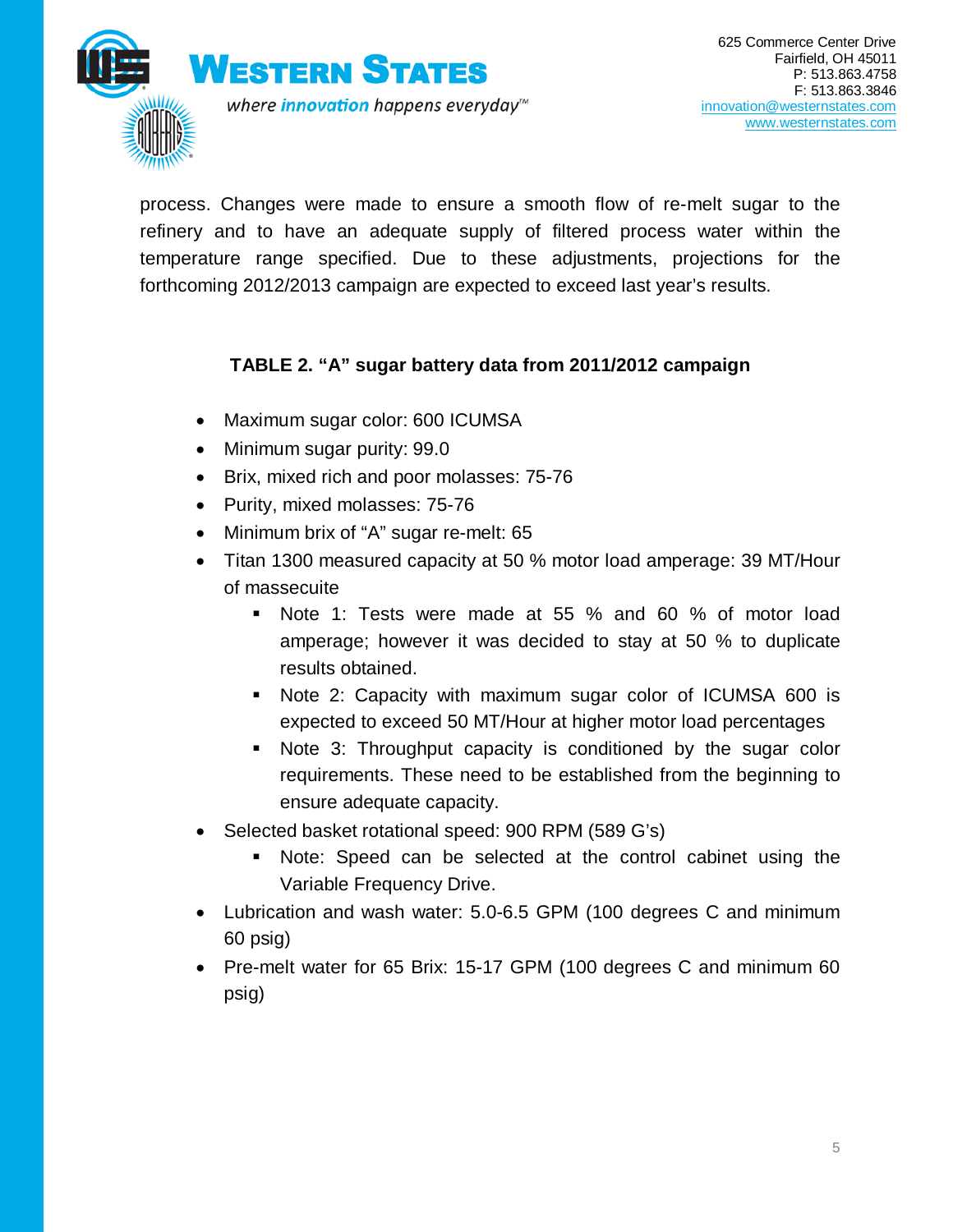

## **CONCLUSIONS**

Results obtained after one campaign met or exceeded all expectations in terms of the performance criteria established for the project. The use of high efficiency, high throughput continuous centrifuges in this application proved to be technically and economically feasible. The outstanding performance of the Titan 1300's in conjunction with process improvements implemented, allowed results to meet or surpass project targets (as shown in Table 2 above).In addition, San Cristobal reported significant savings in the operation, man power and maintenance of the5Western States Titan 1300 continuous centrifuges, compared to the 26 old batch centrifuges replaced. Additional savings were realized in spare parts inventory since they also operate Titan 1300's in "B" and "C" massecuite with many parts in common. Supplementary savings were also realized in training since the operating & maintenance personnel were already familiar with these centrifuges.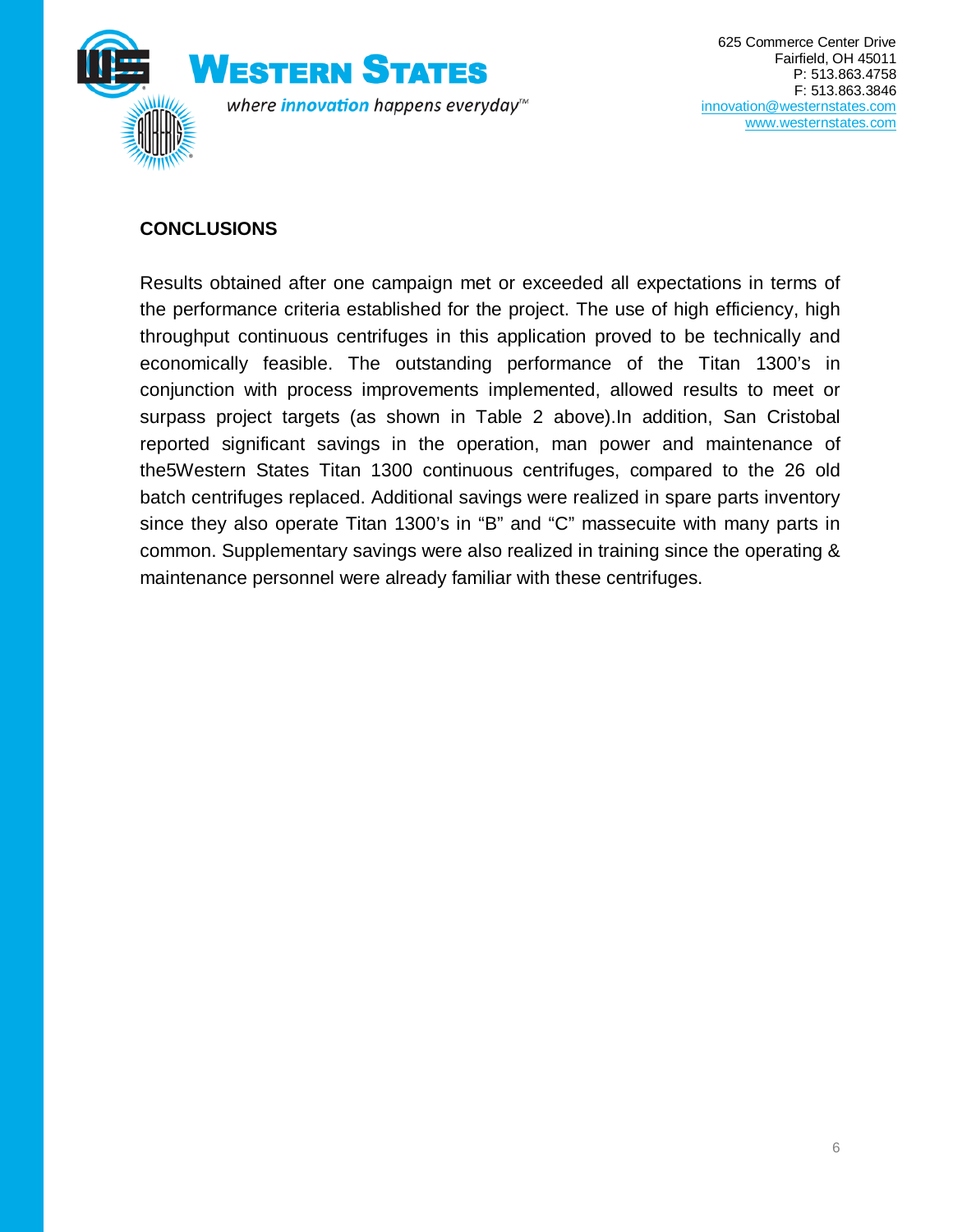

625 Commerce Center Drive Fairfield, OH 45011 P: 513.863.4758 F: 513.863.3846 [innovation@westernstates.com](mailto:innovation@westernstates.com) [www.westernstates.com](http://www.westernstates.com/)

## **PICTURES**



Figure 1. Titan 1300 (cross section view) configured for "A" (left) and "B" or "C" (right) massecuite



Figure 2. Titan 1300 configured for "A" (left) and "B" or "C" (right) massecuite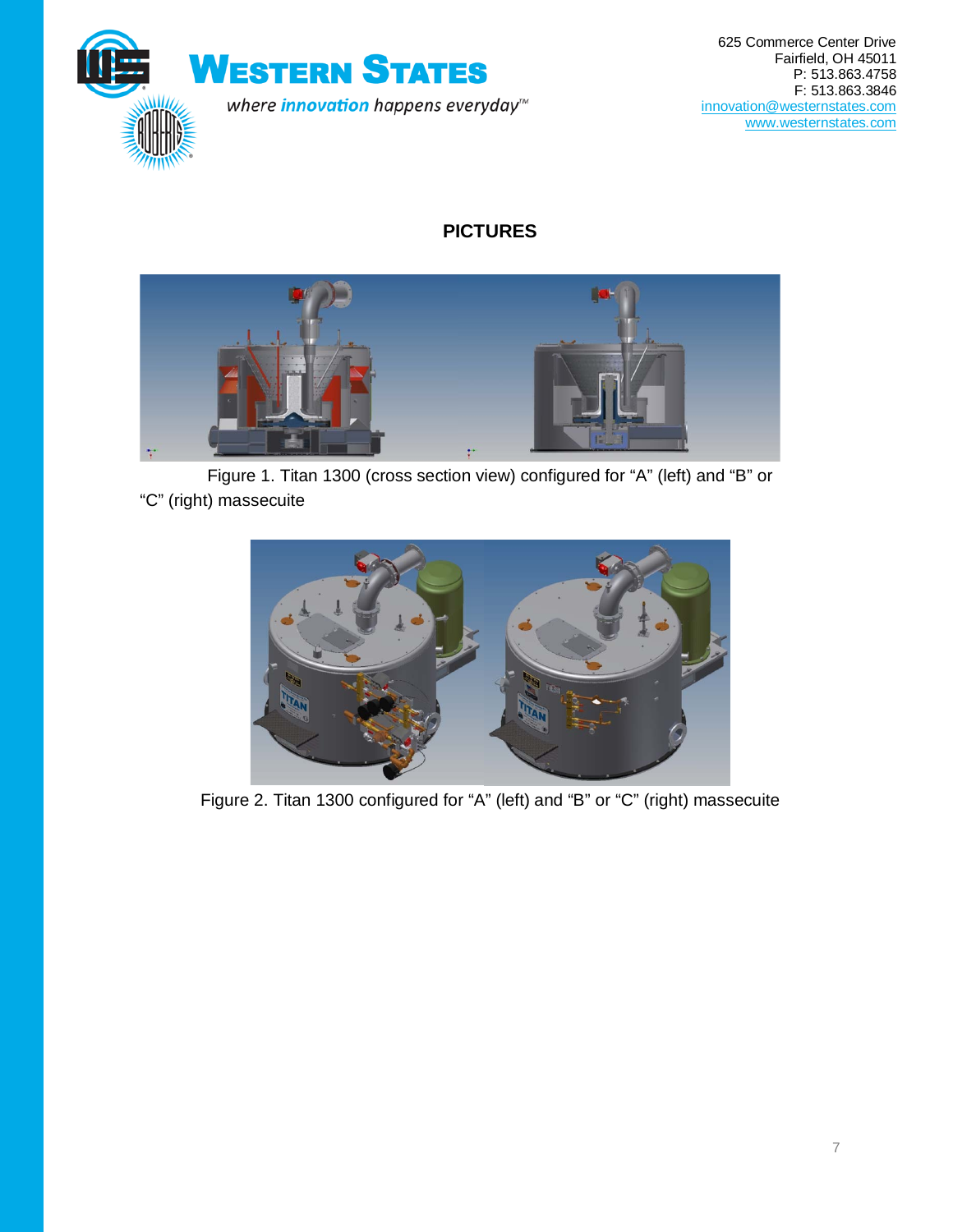



Figure 3. Titan 1300 "A "massecuite configuration top view



Figure 4. Titan 1300 "B" or "C" massecuite configuration